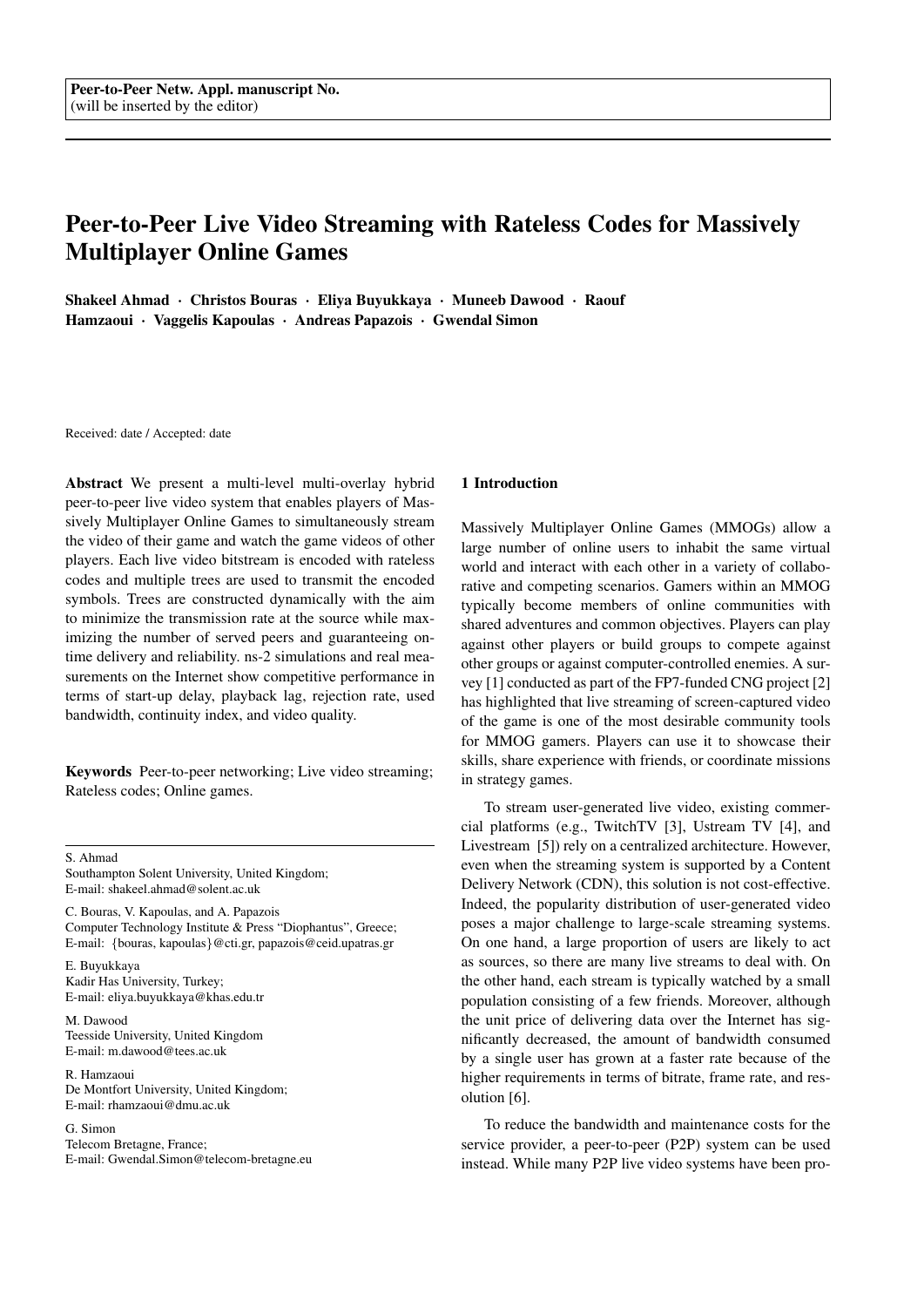P<sub>2</sub>P Serve  $MMOC$  Contact Internet P2P Video Data<br>MMOG Data P2P Overlay Data

Fig. 1 Overview of the CNG system.

posed, none of them was designed to simultaneously fulfill the following requirements:

- The video source can be a casual gamer with limited upload bandwidth. It is therefore critical to minimize the transmission rate at the source.
- The start-up delay and playback lag should be as small as possible to enable interaction between gamers.
- The system should be resilient against packet loss and peer churn.
- Live video streaming should not consume the upload and download bandwidth required for the smooth operation of the MMOG (MMOG client-server game traffic).
- Peers should be arranged in levels so that video is delivered at the same time to all peers in the same level. Moreover, peers in a higher level should be able to watch the video before those in a lower level. A level can be a priority class in a tiered or freemium service (two popular business models where users are charged according to the quality of service received).
- Users should be able to watch several videos simultaneously for, for example, intra-group coordination.

In the CNG project, we developed a multi-level multioverlay hybrid P2P system that addresses the above requirements. Fig. 1 shows a high-level overview of the architecture. The main components are the clients (peers), a P2P server, and MMOG servers. The P2P server has persistent communication with the peers and is responsible for building and updating the P2P overlays (one overlay for each video source). The MMOG servers are independent of the P2P server and deliver the game content according to a standard client-server model.

Fig. 2 shows peers in one P2P overlay. Height-bounded *multicast trees* in multiple levels are used for fast delivery of video data. Rateless codes [7, 8] are used to provide resilience against packet loss and peer churn. Rateless codes are ideally suited as they (1) have very low computational cost, (2) minimize delivery redundancy when a peer receives data concurrently from multiple peers, (3) can easily be adapted to varying network conditions since one can generate on the fly as many encoded symbols as needed.



Fig. 2 Video diffusion within and across levels via multicast trees. Five trees are used: two in level 1 (higher level) rooted at  $r_1$  and  $r_2$  and three in level 2 (lower level) rooted at  $r_3$ ,  $r_4$ , and  $r_5$ . Here, two packets should be received in order to decode the video  $(K = 2)$ . A packet cannot be forwarded more than three times in a tree  $(H = 3)$ .

Our main contribution are novel algorithms to build and manage the multicast trees in a dynamic environment where peers may join and leave. Our algorithms allow us to efficiently schedule the rateless encoded packets within and across levels. We aim at minimizing the transmission rate for the source while maximizing the number of served peers and guaranteeing on-time delivery and reliability at the peers. We run extensive ns-2 simulations to test our system with respect to scalability, bandwidth heterogeneity, packet loss, and peer churn. Unlike previous work, we provide results for a wide range of metrics, including start-up delay, playback lag, continuity index, peak signal to noise ratio (PSNR), used bandwidth, rejection rate, and impact on the gaming experience. Moreover, we provide results from real measurements over the Internet.

The remainder of the paper is as follows. In §2, we discuss related work. In §3, we describe our video transmission strategy. In §4, we present our overlay construction algorithms. In §5, we report our simulation results. In §6, we present results from real measurements on the Internet. Finally, we give our conclusions and discuss challenges for future work in §7.

# 2 Related work

In this section, we review previous work that used rateless coding for P2P video streaming.

The first P2P system based on rateless codes was proposed by Wu and Li [9]. As soon as a receiving peer successfully decodes a source block, it becomes a source and applies rateless coding on the decoded source block to generate encoded symbols for other peers. However, this ap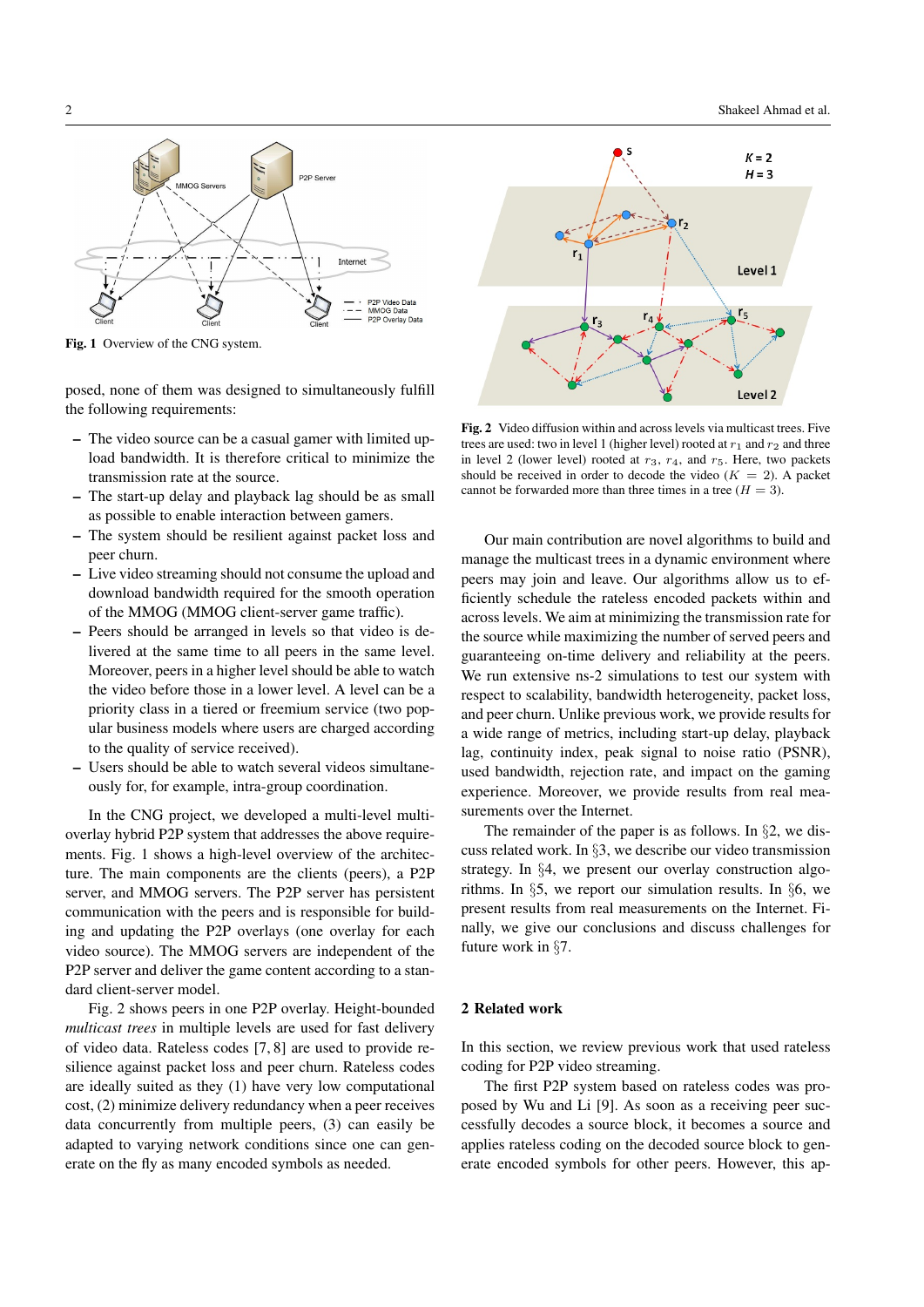proach delays video delivery because packets are not forwarded to other peers before the decoding is complete.

Grangetto, Gaeta, and Sereno [10] improved this seminal work by introducing a method called *Relay and Encode*, where a receiving peer immediately forwards the received encoded symbols to other peers. The authors show that Relay and Encode results in a smaller playback lag. In [11], peers that successfully decode a source block inform the source so that it stops sending them symbols. However, these works focus on the transmission aspects of the P2P system and do not address important issues such as overlay construction, peer churn, packet loss, and bandwidth fluctuation.

The idea of Relay and Encode was later implemented in a real P2P live streaming application (ToroVerde Streaming (TVS) [12]) and the system was tested on PlanetLab. However, TVS assumes that the source is a powerful video server with huge upload bandwidth.

Oh, Wu, and Song [13] use rateless codes in a P2P video on demand streaming system. The goal is to provide a stable service of high quality with low computational complexity and a short start-up delay. However, the system was designed for a video on demand application and may not be easily adapted to live video streaming. Moreover, the paper does not deal with overlay management, scalability, and peer discovery, and the results are given for a small emulated network of four peers.

Eittenberger [14] discusses the feasibility of using rateless codes to increase the upload throughput of mobile devices for P2P applications in cellular networks. In [15], trade-offs between different rateless code parameters in P2P streaming applications are studied. However, both works ( [14, 15]) do not propose a complete P2P live video system.

A demo of the proposed system was presented at the 2012 IEEE International Conference on Peer-to-Peer Computing [16]. A simplified version of the system that targets static scenarios in which all peers join before the start of the video session and remain subscribed until the end of the session was described in a conference paper [17]. Simulations showed that the system can sustain high performance as long as the number of peers that leave the system is moderate. In contrast to this paper, our new work does not impose any restriction on peer activity and proposes algorithms that build the overlay dynamically as peers join and leave. This fundamental change in overlay design and management offers a substantively novel contribution and leads to a completely different set of experimental results.

# 3 Video transmission

In this section, we introduce the different actors in the P2P system and describe their interactions. Details about overlay construction and management are left to the next section.



Fig. 3 Video coding and streaming. Node s denotes the source. Packet 1 is sent over a multicast tree to peers 1, 2, and 3. Packet 2 is sent to peers 2, 1, 3, and 4.

#### 3.1 Initialization

A peer wishing to broadcast its video asks the P2P server to advertise it. This peer is called a *source*. If another peer is interested in the advertised video, it sends a request to the P2P server. Like a *tracker* (a server of *peerlists* in traditional P2P systems), the P2P server is in charge of updating the overlay information and informing the participating peers. The overlay information consists of peer assignments to levels and sets of multicast trees for each level (see §4). The overall overlay is denoted by  $G(V, E)$  where V is the set of peers and  $E$  is the set of links. A link between  $u$  and  $v$  is denoted by  $(u, v)$ . The connection between the P2P server and the peers is checked through regular keep alive messages. Failure of the connection triggers removal of the peer.

# 3.2 Video and Channel Coding

As soon as the source peer receives the overlay information from the P2P server, it captures the video and compresses it with the H.264 video coder [18]. The resulting bitstream is partitioned into source blocks, where each source block corresponds to one GOP (Group of Pictures) and is an independent unit of fixed playback duration  $\Delta$ .

Then the source peer applies rateless coding on each source block and sends the resulting encoded symbols in successive UDP packets. Packets are transmitted in an interval of duration  $\Delta$  with a uniform inter-departure time, and one packet is sent on each multicast tree (Fig. 3).

# 3.3 Inter-level Communication

A root of a level 1 multicast tree  $(r_1$  and  $r_2$  in Fig. 2) immediately forwards packets directly received from the source to the level 2 multicast trees associated to it (one tree for  $r_1$  and two trees for  $r_2$  in Fig. 2). Moreover, as soon as it successfully decodes a source block, it sends an acknowledgment to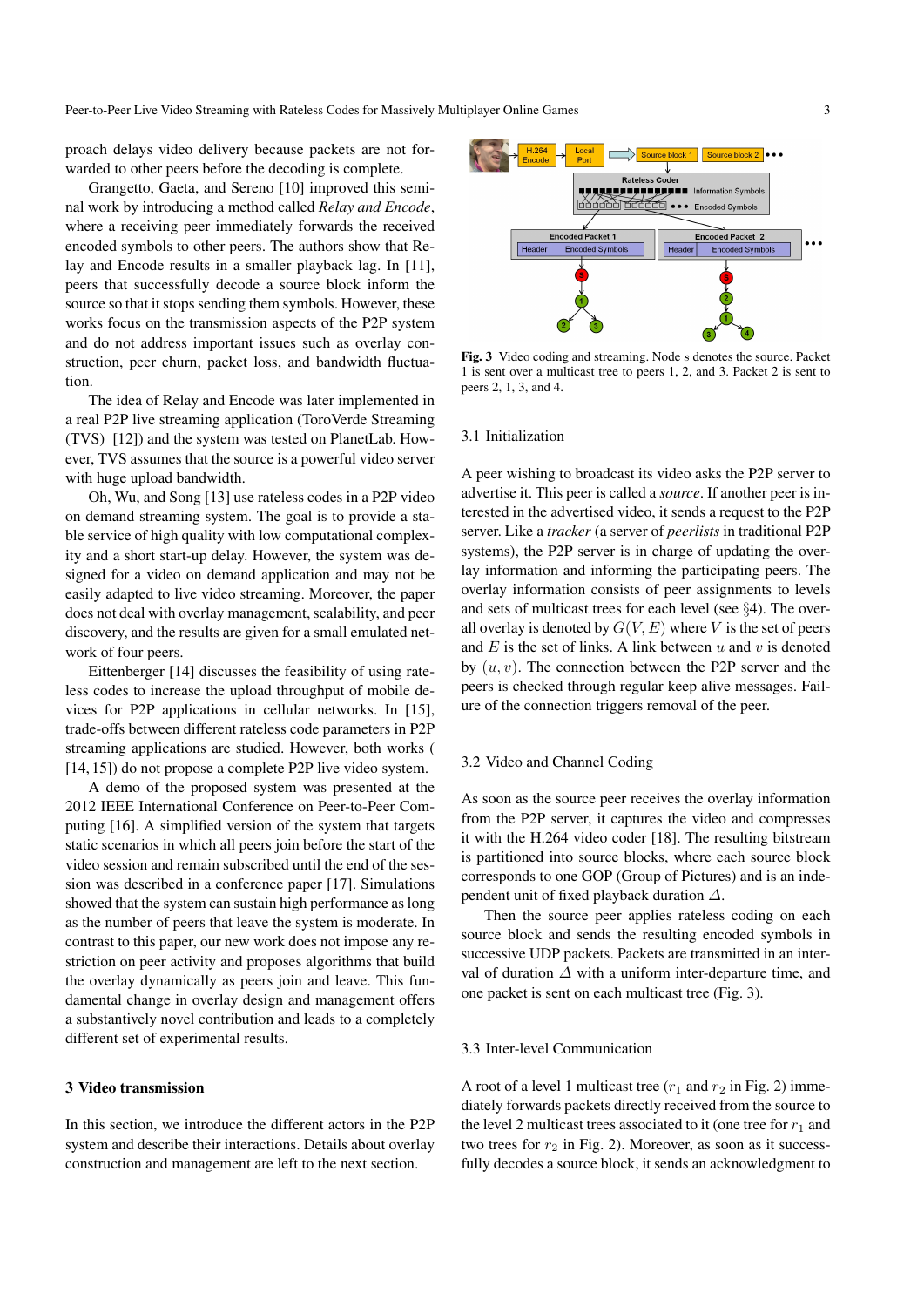

Fig. 4 Transmission strategy. The source builds the source block corresponding to the first GOP over a period of length ∆. After rateless coding, it transmits the source block over the next period of length ∆.



Fig. 5 Playback synchronization. Peers at level  $L$  start playing back the first GOP at time  $2\Delta + LD_{\text{max}} + (L-1)\Omega$ .

the source, so that the source stops sending it packets, and it creates new encoded packets by applying rateless coding on the decoded source block. Then it sends these new encoded packets to level 2 peers over the multicast trees associated to it (ignoring those already used). To reduce the probability that a level 2 peer receives duplicate packets, level 1 root peers use randomly chosen rateless code *seeds* when they encode a source block. The value of the seed is sent as part of the packet header. The number of packets sent by a level 1 root peer to level 2 is set not to exceed the number of level 2 multicast trees associated to this root peer. The procedure described above for two levels is repeated for the next levels.

#### 3.4 Level-Aware Video Delivery.

To ensure that all peers in the same level have the same playback lag, and peers in a higher level have a shorter playback lag than those in a lower one, the following procedure is followed. All peers are synchronized in time. This can be achieved, for example with the Network Time Protocol [19]. A time stamp is inserted in each UDP packet to indicate the start time of the current source block.

All level 1 peers play back the first GOP at time  $2\Delta$  +  $D_{\text{max}}$ . Here  $D_{\text{max}} = (H + 1) \times l_{\text{max}}$ , where H is the maximum height of a multicast tree and  $l_{\text{max}}$  is an estimation of the maximum latency between two nodes in the overlay. Thus  $2\Delta + D_{\text{max}}$  is the latest possible arrival time for any packet from the first source block (Fig. 4).

When a level 1 root peer completes the decoding of the first source block, it enters the re-encoding phase up to time  $2\Delta + D_{\text{max}} + \Omega$ . Here,  $\Omega$  gives sufficient time to send reencoded packets in case the decoding of the source block is delayed. As the packet loss rate increases, the decoding completion time shifts towards  $2\Delta + D_{\text{max}}$  and more time is needed for sending re-encoded packets. We used  $\Omega =$  $p_{\text{max}}\Delta$  where  $p_{\text{max}}$  is an estimation of the maximum packet loss rate between two nodes in the overlay (Fig. 5).

All level 2 peers play back the first GOP at time  $2\Delta$  +  $2D_{\text{max}} + \Omega$ , which is the latest possible arrival time of any packet for the first source block.

More generally, all peers at level  $L$  play back the  $k$ th GOP at time  $(k + 1)\Delta + LD_{\text{max}} + (L - 1)\Omega$ .

#### 4 Overlay construction and management

In §4.1, we formulate the problem of constructing an optimal forest for the diffusion of source blocks in *one* level. In §4.2, we explain the inter-level interactions in a multi-level overlay. We detail our forest construction algorithm in §4.3.

### 4.1 Intra-Level Multicast Trees

For simplicity, we first describe the problem for one level only. The main idea is to use multicast trees for video diffusion. Each multicast tree is a rooted tree used to transmit *one* packet of encoded symbols from the source s to a number of peers. The *root* of the tree receives the packet directly from the source.

To recover the source block, a peer must receive at least K packets of encoded symbols. In other words, a peer should belong to at least  $K$  trees.

Every peer v has an *upload capacity*, denoted by  $c_v$ , which is the number of packets the node  $v$  can transmit. This capacity constraint limits the number of children a node can have. In addition, to guarantee on-time delivery and reliability at the peers, the end-to-end delay and the packet loss rate on the path from the source to each peer should be bounded. This requirement imposes a bound on the height of each tree.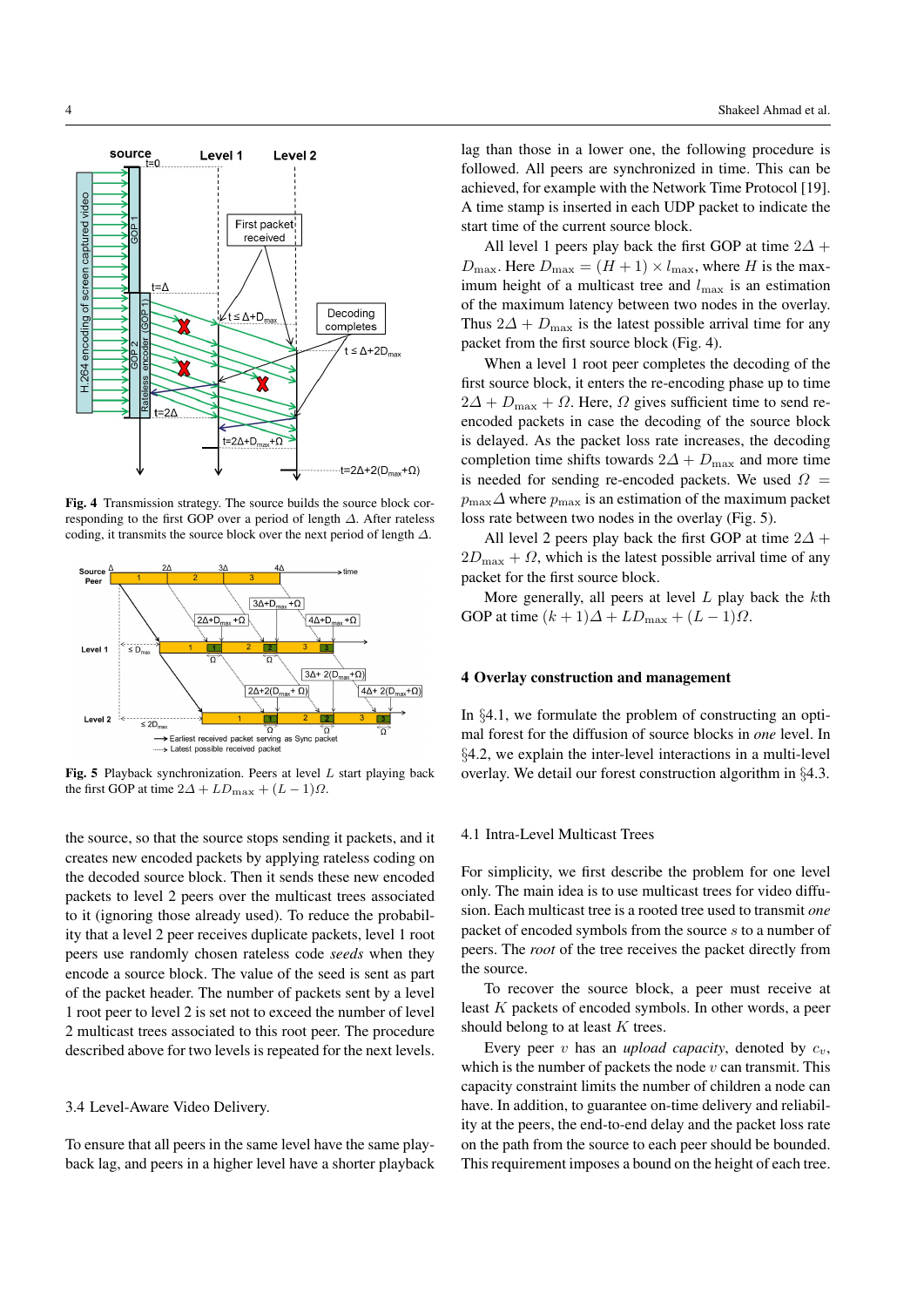Our objective is to minimize the transmission rate at the source while guaranteeing recovery of the source block. The more trees are used to ensure that all peers receive at least K packets, the higher is the source transmission rate. Thus, minimizing the source transmission rate is equivalent to minimizing the number of trees. In light of this, we formulate the video diffusion problem in the overlay as a *Height-Bounded Spanning Forest problem with Capacity constraint* (HBSFC). The goal of HBSFC is to find a set of trees (a forest)  $F$  with minimum cardinality such that

- the number of trees is limited by the source capacity  $c_s$ .
- for each node  $v$ , the sum of its out-degrees in all trees of the forest is not greater than its capacity  $c_v$ .
- each node is in at least  $K$  trees. A node that cannot be inserted in  $K$  trees, is rejected from the overlay.
- the height of each tree is limited by a bound  $H$ .

#### 4.2 Multi-level Overlay Management

When the number of levels is greater than one, we have to make sure that the video can be relayed from one level to the next. We create *inter-level connections* for that purpose.

To simplify the management of the whole system, root peers in a level are in charge of transmitting data to the next level. To this effect, a root peer immediately forwards a packet it received *directly* from the previous level to a root peer in the next level. Therefore, a root peer in level l acts as a source for some root peers in level  $l + 1$ . This strategy has three advantages:  $(i)$  there is no delay between the reception of a packet and its transmission to the next level,  $(ii)$ the inter-level connections are well distributed over peers because root peers are well distributed over the population, and *(iii)* the management of inter-level connections is easy for the P2P server: it only has to inform the root peers of every level about the trees in the next level.

We denote by  $R_l$  the set of level l root peers. If there is no capacity issue, each root peer in level  $l$  becomes a source of  $|R_{l+1}|$  $\left| \frac{R_{l+1}}{|R_l|} \right|$  trees in level  $l + 1$ . The remaining trees are randomly allocated to the root peers.

Fig. 2 gives an example of a two-level overlay. Each peer in a level is spanned in two different trees, with height no more than three. Peers  $r_1$  and  $r_2$  are the root peers in level 1, while  $r_3$ ,  $r_4$  and  $r_5$  are the root peers in level 2, i.e.,  $R_1 =$  ${r_1, r_2}, R_2 = {r_3, r_4, r_5}.$  Therefore,  $|R_1|$  is equal to 2, while  $|R_2|$  is equal to 3. Peers  $r_1$  and  $r_2$  are the sources for trees in level 2. Peers  $r_3$  and  $r_4$  are connected to  $r_1$  and  $r_2$ , respectively. The tree for  $r_5$  is randomly allocated to  $r_2$ .

The management of peer capacity is a critical issue for the inter-level links. We explain how we solve this issue hereafter.

For any peer  $v$ , we distinguish the upload capacity  $c_v^{cur}$ that can be used to serve peers in the same level from the

|  |  |  | <b>Algorithm 1</b> Overlay construction algorithm - Insertion                                                                                                                                                                                                                                                                      |
|--|--|--|------------------------------------------------------------------------------------------------------------------------------------------------------------------------------------------------------------------------------------------------------------------------------------------------------------------------------------|
|  |  |  | $\mathbf{D}$ $\mathbf{A}$ $\mathbf{A}$ $\mathbf{A}$ $\mathbf{A}$ $\mathbf{A}$ $\mathbf{A}$ $\mathbf{A}$ $\mathbf{A}$ $\mathbf{A}$ $\mathbf{A}$ $\mathbf{A}$ $\mathbf{A}$ $\mathbf{A}$ $\mathbf{A}$ $\mathbf{A}$ $\mathbf{A}$ $\mathbf{A}$ $\mathbf{A}$ $\mathbf{A}$ $\mathbf{A}$ $\mathbf{A}$ $\mathbf{A}$ $\mathbf{A}$ $\mathbf{$ |

|     |                                                                      | <b>Require:</b> Complete graph $G(V, E)$ ,                            |  |  |  |
|-----|----------------------------------------------------------------------|-----------------------------------------------------------------------|--|--|--|
|     | $\upsilon$                                                           | : <i>unspanned</i> peer sending join request,                         |  |  |  |
|     | L                                                                    | : number of levels in the overlay,                                    |  |  |  |
|     |                                                                      | $L_{max}$ : maximum number of levels the overlay<br>can have,         |  |  |  |
|     | K                                                                    | : minimum number of packets to be received                            |  |  |  |
|     |                                                                      | <b>Ensure:</b> Forest $F_l$ in each level l                           |  |  |  |
| 2:  | $3:$ end for                                                         | 1: for $l = 1$ to L and v is unspanned do<br>insert v in forest $F_l$ |  |  |  |
|     |                                                                      | 4: if v is unspanned then                                             |  |  |  |
| 5:  |                                                                      | if $L < L_{max}$ and $C_L^{next} \ge K$ then                          |  |  |  |
| 6:  | insert v in forest $F_{L+1}$                                         |                                                                       |  |  |  |
|     | else if $c_v > c_u$ where $u \in V$ with minimum capacity then<br>7: |                                                                       |  |  |  |
| 8:  |                                                                      | replace $u$ by $v$ in all trees containing $u$                        |  |  |  |
| 9:  |                                                                      | reject $u$                                                            |  |  |  |
|     | $10:$ else                                                           |                                                                       |  |  |  |
| 11: |                                                                      | reject $v$                                                            |  |  |  |
| 12: | end if                                                               |                                                                       |  |  |  |
|     | $13:$ end if                                                         |                                                                       |  |  |  |

upload capacity  $c_v^{next}$  that is secured to serve peers in the next level. Clearly,  $c_v^{cur} + c_v^{next} \leq c_v$  for any peer v, and  $c_v^{next} = 0$  if v is not a root peer or is a root peer at the lowest level.

A root peer should reserve some upload capacity to serve some peers in the next level. The number of trees that are constructed in a level l depends on the amount of resources that have been secured by the root peers in the previous level. If we denote by  $F_l$  and  $V_l$ , the forest and the set of peers in level l, respectively, then the number of trees in  $F_l$ is  $|F_l| = \sum_{v \in V_{l-1}} c_v^{next}$ .

Once the joining request of a peer is received, we should both update the trees and determine the amount of resources that must be secured for the next level. On the one hand, we aim to maximize the number of peers that are covered in level l, i.e., the number of peers that are spanned in at least K trees of  $F_l$ . This objective calls for a high in at least *K* trees of  $F_l$ . This objective calls for a high  $\sum_{v \in V_l} c_v^{cur}$ . On the other hand, we have to reserve enough resources for the next level. *This objective calls for a high*  $C_l^{next} = \sum_{v \in V_l} c_v^{next}$ . The two objectives conflict. Algorithm 1 and Algorithm 2 use heuristics to find a compromise between these two objectives when the overlay structure is updated following peer insertion or removal.

#### *4.2.1 Overlay construction - Insertion*

In Algorithm 1, we propose a heuristic to insert into the overlay a peer that sends a join request. The algorithm tries to insert the peer into the nearest level to the source (lines 1-3). The peer is inserted into  $K$  trees of the forest in a level with Algorithm 4 (line 2). If the peer cannot be inserted into any level, one of the following occurs:

– A new level is added to the overlay and the peer is inserted into the new level if the overlay can have an addi-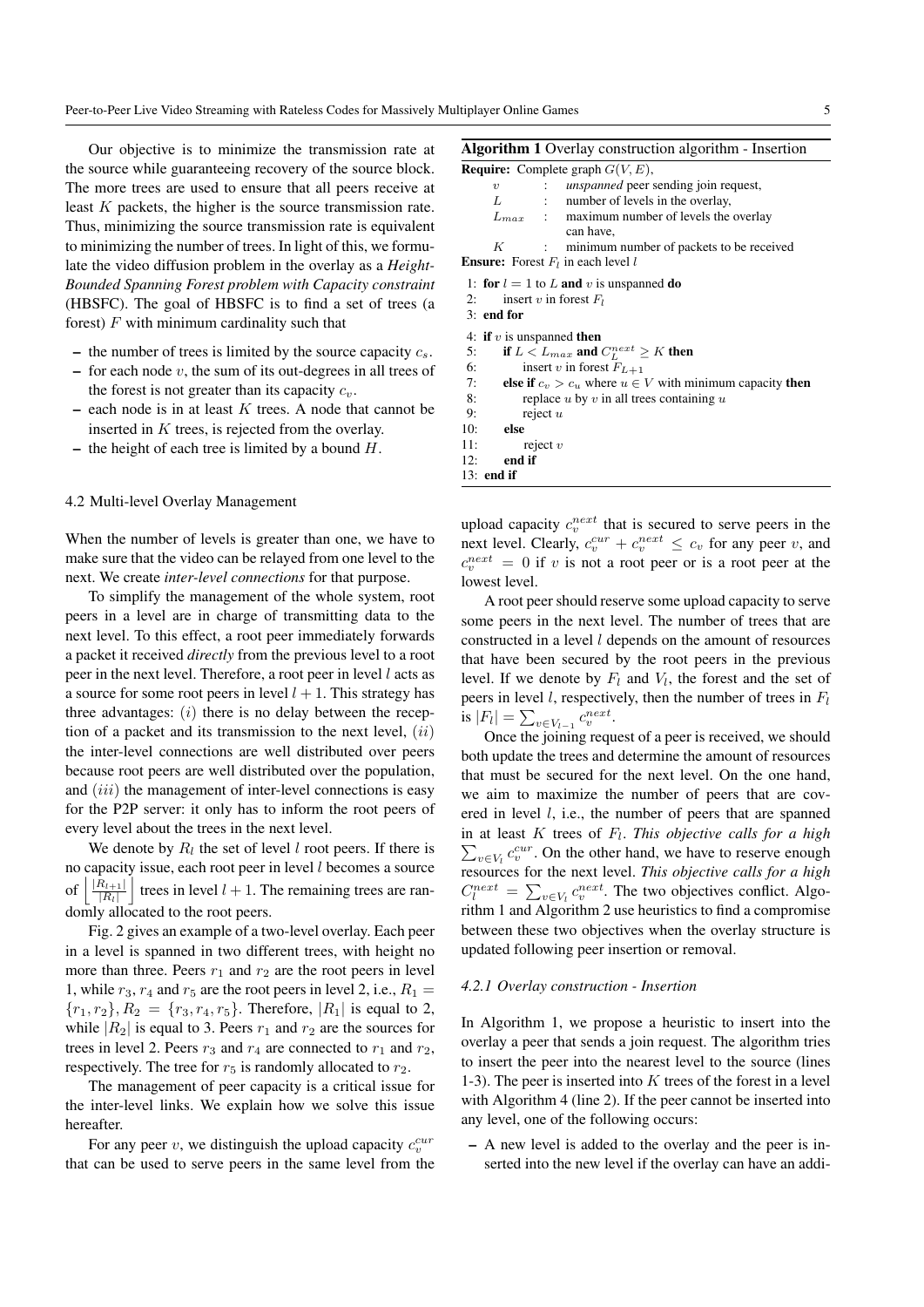| Algorithm 2 Overlay construction algorithm - Removal                                                                                                                                                                                                                                                                                                                                                                                                                                                                                                                                                                                                                                                                                                                                                                                                                                        | Algorithm 3 Tree construction algorithm - Insertion                                                                                                                                                                                                                                                                                                                                                                                                                                                                                                                                                                                                                                                                                                                                                                                                                                                                                                                                                                      |  |  |
|---------------------------------------------------------------------------------------------------------------------------------------------------------------------------------------------------------------------------------------------------------------------------------------------------------------------------------------------------------------------------------------------------------------------------------------------------------------------------------------------------------------------------------------------------------------------------------------------------------------------------------------------------------------------------------------------------------------------------------------------------------------------------------------------------------------------------------------------------------------------------------------------|--------------------------------------------------------------------------------------------------------------------------------------------------------------------------------------------------------------------------------------------------------------------------------------------------------------------------------------------------------------------------------------------------------------------------------------------------------------------------------------------------------------------------------------------------------------------------------------------------------------------------------------------------------------------------------------------------------------------------------------------------------------------------------------------------------------------------------------------------------------------------------------------------------------------------------------------------------------------------------------------------------------------------|--|--|
| <b>Require:</b> Complete graph $G(V, E)$ ,<br><i>spanned</i> peer in level l' sending removal<br>$\upsilon$<br>$\ddot{\phantom{a}}$<br>request,<br>height-bounded forest in level $l$ ,<br>$F_l$<br>$T_l^k$<br>$:$ tree $\in F_l$ ,<br>number of levels in the overlay<br><b>Ensure:</b> Forest $F_l$ in each level l                                                                                                                                                                                                                                                                                                                                                                                                                                                                                                                                                                       | <b>Require:</b> Complete graph $G(V, E)$ ,<br><i>unspanned</i> peer sending join request,<br>$\upsilon$<br>$c_u^s$ :<br>spare capacity of a node $u \in V$ ,<br>$F_l$ :<br>height-bounded forest in level $l$ ,<br>$T_l^k$ : tree $\in F_l$ ,<br>H<br>maximum tree height<br>$\mathcal{L}$<br><b>Ensure:</b> updated tree $T_i^k$                                                                                                                                                                                                                                                                                                                                                                                                                                                                                                                                                                                                                                                                                        |  |  |
| 1: remove v from forest $F_{l'}$<br>2: for $l = l'$ to L and $ F_l  > C_{l-1}^{next}$ do<br>3:<br>sort trees in $F_l$ in increasing size order<br>for $k = 1$ to $ F_l $ and $ F_l  > C_{l-1}^{next}$ do<br>4:<br>$W \leftarrow$ all nodes in $T_l^k$<br>5:<br>sort nodes in $W$ in increasing height order (i.e., leaf nodes<br>6:<br>first)<br>7:<br>for $i = 1$ to  W  and $v_i$ is a leaf $\in W$ do<br>8:<br>find a tree $T_l^m \in F_l$ into which $v_i$ can be inserted<br>9:<br>if $v_i$ is inserted in $T_l^m$ then<br>10:<br>remove $v_i$ from $T_l^k$<br>11:<br>end if<br>end for<br>12:<br>13:<br>if $T_l^k$ does not contain any node then<br>$F_l \leftarrow F_l \backslash \{T_l^k\}$<br>14:<br>15:<br>end if<br>16:<br>end for<br>if $ F_l  > C_{l-1}^{next}$ then<br>17:<br>18:<br>remove node $u \in V_l$ with minimum capacity from $F_l$<br>19:<br>end of the algorithm | 1: $W \leftarrow$ all nodes in $T_l^k$<br>2: $u \leftarrow$ a leaf $\in W$ with maximum spare capacity and $depth = H$<br>3: sort nodes in $W$ in increasing depth order (i.e., root node first)<br>4: for $i = 1$ to  W  and $v_i \in W$ with $depth(v_i) < H$ do<br>5:<br>if $c_{v_i}^s > 0$ then<br>insert v into $T_l^k$ as a child of $v_i$<br>6:<br>7:<br>update $c_{n}^s$ .<br>8:<br>succeed - end of the algorithm<br>else if $c_v^s > 1+$ number of children of $v_i$ in $T_l^k$ then<br>9:<br>10:<br>replace $v_i$ by v and insert $v_i$ as a child of v in $T_l^k$<br>11:<br>update $c_{v_i}^s$ , $c_v^s$<br>12:<br>succeed - end of the algorithm<br>else if $\exists u$ and $c_u^s > 1$ +number of children of $v_i$ in $T_l^k$ then<br>13:<br>14:<br>replace u by v in $T_l^k$<br>replace $v_i$ by u and insert $v_i$ as a child of u in $T_l^k$<br>15:<br>16:<br>update $c_{v_i}^s$ , $c_u^s$<br>17:<br>succeed - end of the algorithm<br>18:<br>end if<br>19: end for<br>20: fail - end of the algorithm |  |  |
| 20:<br>end if<br>$21:$ end for                                                                                                                                                                                                                                                                                                                                                                                                                                                                                                                                                                                                                                                                                                                                                                                                                                                              | from the current tree (lines $8-11$ ). The tree is removed from                                                                                                                                                                                                                                                                                                                                                                                                                                                                                                                                                                                                                                                                                                                                                                                                                                                                                                                                                          |  |  |

tional level, i.e., if the number of levels has not reached the maximum number of levels the overlay can have and the peers in the last level have enough resources to serve the new level (lines 5-6).

- $-$  If the peer has more capacity than the peer u having the minimum capacity in the overlay, the peer replaces  $u$  in all trees containing  $u$  (lines 7-9).
- The peer is rejected (line 11).

# *4.2.2 Overlay construction - Removal*

In Algorithm 2, we propose a heuristic to remove a peer from the overlay. The peer sending the request is removed from the level in which the peer is residing with Algorithm 5 (line 1). The peer removal from a level may result in the creation of new trees in the level. If the peers residing in the previous level cannot gather enough resources to serve all trees in the level, the algorithm tries to decrease the number of trees by removing some trees from the level (lines 2-16). The algorithm first removes trees having the smallest number of nodes (lines 3-4). The removal of a tree is based on the insertion of tree nodes into other trees not containing the nodes. The removal process starts from the leaves of the tree and stops if a leaf cannot be inserted into any other tree (lines 5-7). If a leaf can be inserted into another tree, it is removed

from the current tree (lines 8-11). The tree is removed from the forest in the level if it does not contain any node (lines 13-15). After the tree removal process, if the peers in the previous level still cannot support the level, the peer with minimum capacity is removed from the level (lines 17-20).

### 4.3 Resource-Aware Multicast Trees

This section explains the algorithms for the construction of *one* intra-level overlay forest in case of peer insertion and peer removal. These algorithms consider the constraints described in §4.1 (about the trees) and §4.2 (about the sharing of physical resources).

In §4.3.1, we describe our tree construction algorithm in case of peer insertion. In §4.3.2 and §4.3.3, we detail our forest construction algorithm in case of peer insertion and peer removal, respectively.

# *4.3.1 Tree construction - Insertion*

Algorithm 3 is a key routine called by Algorithm 2 in line 9 and by Algorithm 4 in lines 10 and 20. The algorithm either fails, if the peer cannot be inserted into the tree, or succeeds by returning the tree containing the peer.

The algorithm aims to insert the peer as close as possible to the tree root. To do so, we traverse the tree nodes from top to bottom except for the leaves with maximum depth (lines 3-4). During the tree traversal, one of the following occurs: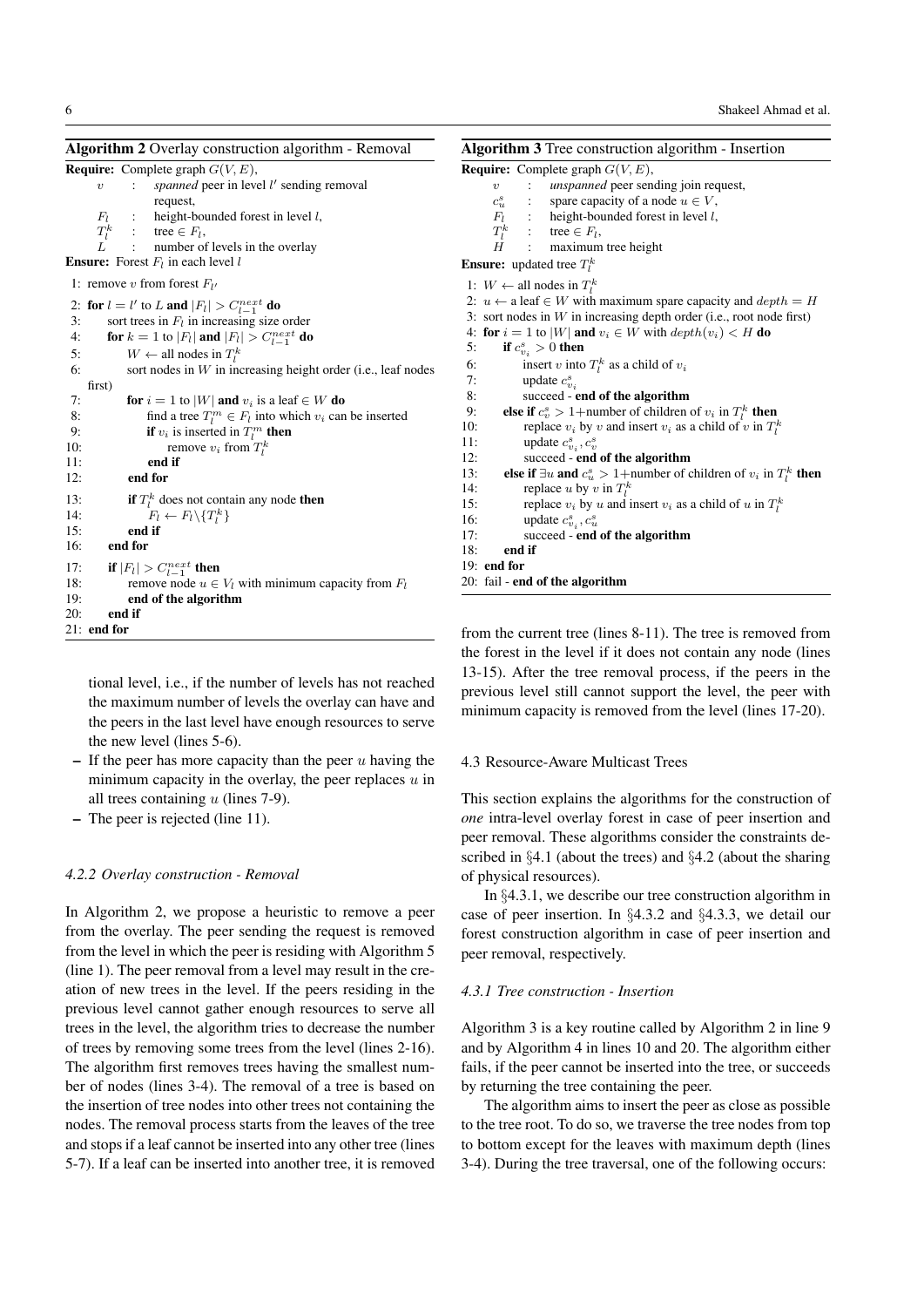| <b>Algorithm 4</b> Forest construction algorithm - Insertion                                                                                       | <b>Algorithm 5</b> Forest construction algorithm - Removal          |
|----------------------------------------------------------------------------------------------------------------------------------------------------|---------------------------------------------------------------------|
| <b>Require:</b> Complete graph $G(V, E)$ ,                                                                                                         | <b>Require:</b> Complete graph $G(V, E)$ ,                          |
| unspanned peer sending joining request,<br>$\sim$<br>$\upsilon$                                                                                    | spanned peer in level $l$ sending removal<br>$\boldsymbol{v}$       |
| forest in level <i>l</i> where peer is to be inserted,<br>$F_l$                                                                                    | request,                                                            |
| $T_l^k$ : tree $\in F_l$ ,                                                                                                                         | $\ddot{\cdot}$<br>forest in level $l$ ,<br>$F_l$                    |
| minimum number of packets to be received<br>K                                                                                                      | $T_l^k$<br>tree $\in$ $F_l$                                         |
| <b>Ensure:</b> Height-bounded forest $F_l$                                                                                                         | <b>Ensure:</b> Height-bounded forest $F_l$                          |
| 1: $F \leftarrow \emptyset$                                                                                                                        | 1: $F \leftarrow$ trees in $F_l$ containing v                       |
|                                                                                                                                                    | 2: for $k = 1$ to $ F $ do                                          |
| 2: for $k =  F_l  + 1$ to $C_{l-1}^{next}$ and v is not spanned in K trees do<br>3:<br>$p \leftarrow$ a root node with spare capacity in $V_{l-1}$ | <b>if</b> v is a leaf in $T_l^k$ then<br>3:                         |
| 4:<br>create $T_l^k = (\{v\}, \emptyset)$ with p as source                                                                                         | 4:<br>remove v from $T_l^k$                                         |
| 5:<br>$F \leftarrow F \cup \{T_l^k\}$                                                                                                              | 5:<br>if $T_l^k$ does not contain any node then                     |
| secure one unit of capacity from root node $v$ if $v$ has spare<br>6:                                                                              | $F_l \leftarrow F_l \backslash \{T_l^k\}$<br>6:                     |
|                                                                                                                                                    | 7:<br>end if                                                        |
| capacity<br>$7:$ end for                                                                                                                           | 8:<br>else                                                          |
|                                                                                                                                                    | 9:<br>$u \leftarrow v$ 's child node with maximum height in $T_l^k$ |
| 8: sort trees in $F_l$ in increasing size order                                                                                                    | replace v by u in $T_l^k$ , i.e., children of both v and u b<br>10: |
| 9: for $k = 1$ to $ F_l $ and v is not spanned in K trees do                                                                                       | $u$ 's children                                                     |
| 10:<br>insert v in $T_l^k$                                                                                                                         | while $u$ does not have enough capacity to support<br>11:           |
| $11:$ end for                                                                                                                                      | children in $T_l^k$ do                                              |
| 12: $F_l \leftarrow F_l \cup F$                                                                                                                    | 12:<br>form a new tree consisting of $u$ 's child with ma           |
|                                                                                                                                                    | height                                                              |
| 13: $F \leftarrow$ trees in $F_l$ containing v                                                                                                     | end while<br>13:                                                    |
| 14: $F' \leftarrow$ trees in $F_l$ not containing v                                                                                                | 14:<br>end if                                                       |
| 15: sort trees in $F$ in increasing size order                                                                                                     | $15:$ end for                                                       |
| 16: sort trees in $F'$ in decreasing size order                                                                                                    |                                                                     |
| 17: for $k = 1$ to  F  and v is not spanned in K trees do                                                                                          |                                                                     |
| 18:<br>for $m = 1$ to $ F' $ and v is not spanned in K trees do                                                                                    | 4.3.2 Forest construction - Insertion                               |
| 19:<br>$u \leftarrow$ a leaf with maximum spare capacity, in $T_l^m$ , but not                                                                     |                                                                     |
| in $T_l^k$                                                                                                                                         |                                                                     |
| <b>if</b> u is inserted in $T_l^k$ <b>then</b><br>20:                                                                                              | Algorithm 4 constructs a forest in one level in case of             |
| 21:<br>replace u by v in $T_l^m$                                                                                                                   | insertion. The algorithm is a key routine called by                 |
| 22:<br>$F \leftarrow F \cup \{T_l^m\}$                                                                                                             | rithm 1 in lines 2 and 6. It returns a forest containin             |
| 23:<br>$F' \leftarrow F' \setminus \{T_l^m\}$                                                                                                      |                                                                     |
| 24:<br>end if                                                                                                                                      | required number of trees such that all nodes are span               |
| 25:<br>end for                                                                                                                                     | K trees. The algorithm is based on the following three              |
| $26:$ end for                                                                                                                                      |                                                                     |
| 27: if $v$ is not spanned in $K$ trees then                                                                                                        | - <i>Creation of new trees</i> : Depending on the amount            |
| 28:<br>remove v from trees in $F_l$                                                                                                                | sources secured for level $l$ by the peers residing                 |
| 29: end if                                                                                                                                         | previous level $(l - 1)$ , we first create new trees at 1           |
|                                                                                                                                                    |                                                                     |

- If there exists a node with spare capacity, the peer is inserted into the tree as a child of this node (lines 5-8).
- If there exists a node such that the peer can support the node and all its children, the peer replaces the node and the node is attached to the peer as its child. The peer thus becomes the parent of the node and its children (lines 9- 12).
- $-$  If a deepest leaf u with maximum spare capacity in the tree with maximum height (line 2) exists and this leaf  $u$ can support an inner node and its children, then the peer replaces u, u replaces the inner node, and the inner node is attached to  $u$  as its child (lines 13-18).

|     |              | <b>Require:</b> Complete graph $G(V, E)$ ,                                                                                            |
|-----|--------------|---------------------------------------------------------------------------------------------------------------------------------------|
|     |              | $v$ : <i>spanned</i> peer in level <i>l</i> sending removal                                                                           |
|     |              | request,                                                                                                                              |
|     |              | $F_l$ : forest in level l,                                                                                                            |
|     |              | $T_l^k$ : tree $\in F_l$                                                                                                              |
|     |              | <b>Ensure:</b> Height-bounded forest $F_l$                                                                                            |
|     |              | 1: $F \leftarrow$ trees in $F_l$ containing v                                                                                         |
|     |              | 2: for $k = 1$ to $ F $ do                                                                                                            |
|     |              | 3: if v is a leaf in $T_l^k$ then                                                                                                     |
|     |              |                                                                                                                                       |
|     |              |                                                                                                                                       |
|     |              | 4: remove v from $T_l^k$<br>5: <b>if</b> $T_l^k$ does not contain any node <b>then</b><br>6: $F_l \leftarrow F_l \setminus \{T_l^k\}$ |
|     |              | $7:$ end if                                                                                                                           |
|     | 8: else      |                                                                                                                                       |
|     | 9:           | $u \leftarrow v$ 's child node with maximum height in $T_l^k$                                                                         |
|     | 10:          | replace v by u in $T_l^k$ , i.e., children of both v and u become                                                                     |
|     |              | $u$ 's children                                                                                                                       |
| 11: |              | <b>while</b> $u$ does not have enough capacity to support all its                                                                     |
|     |              | children in $T_l^k$ do                                                                                                                |
| 12: |              | form a new tree consisting of $u$ 's child with maximum                                                                               |
|     | height       |                                                                                                                                       |
|     |              | 13: end while                                                                                                                         |
|     | $14:$ end if |                                                                                                                                       |
|     | 15: end for  |                                                                                                                                       |
|     |              |                                                                                                                                       |

of peer iy Algoning the anned in ee steps:

- *Creation of new trees*: Depending on the amount of reng in the at level  $l$ rooted at the peer  $v$  sending the join request. We link the root peers in levels  $l - 1$  to v and secure capacity for the next level  $(l + 1)$  (lines 2-7).
- *Insertion into existing trees*: If the peer has not been spanned in  $K$  trees, it is inserted into existing trees in the level according to Algorithm 3 (lines 8-11). The peer is first inserted into trees having the smallest number of nodes in order to minimize peer connection changes in trees as a result of peer insertion. This also simplifies the completion of the peer's trees by leaves in other trees in the third step of the algorithm.
- *Replacing leaves in other trees after inserting them into the peer's trees*: If the peer still has not been spanned in  $K$  trees, we use Algorithm 3 to insert leaves with maximum spare capacity into the peer's trees with smallest size. These leaves are taken from trees with maximum size that do not contain the peer (lines 13-20). The leaves are then replaced by the peer (line 21).

Finally, if the peer has not been inserted into  $K$  different trees, the initial state of the forest is kept (lines 27-29).

The algorithm fails if the peer cannot be inserted into the tree (line 20).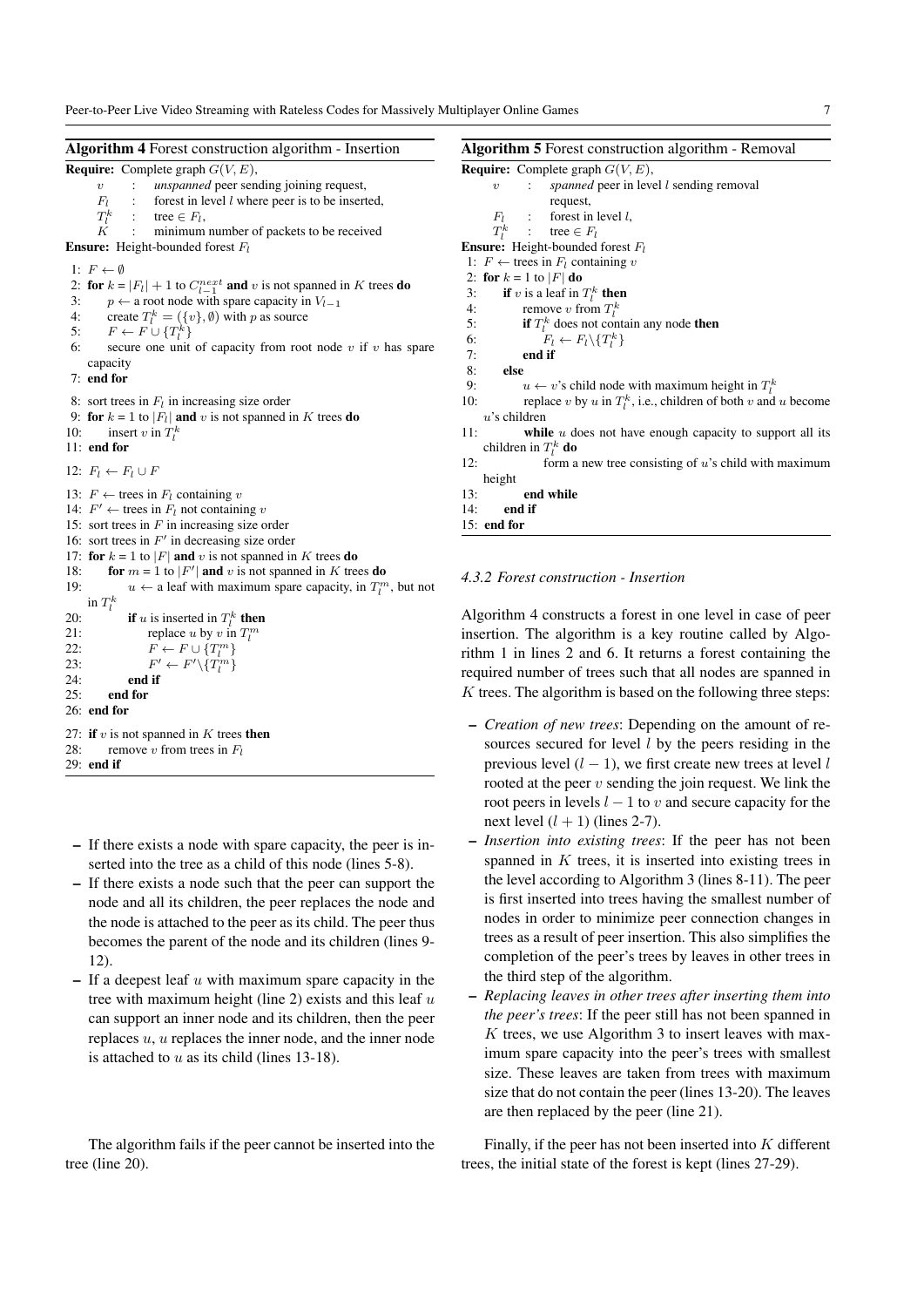

Fig. 6 Network topology of the simulation environment.

# *4.3.3 Forest construction - Removal*

Algorithm 5 constructs a forest in one level in case of peer removal. The algorithm is a key routine called by Algorithm 2 in line 1. It returns a forest containing the required number of trees such that all nodes excluding the peer (and maybe some other peers due to capacity constraints) are spanned in K trees.

If the peer sending a removal request is a leaf, we simply delete it (lines 3-4). We delete the tree from the forest if the tree does not contain any node (lines 5-7).

On the other hand, if the peer has children, the child  $u$ with maximum height replaces the peer in the tree (lines 9-10). In addition to its own children,  $u$  now becomes the parent of the children of the peer. If  $u$  does not have enough capacity to support all its children, u's children with maximum height are transformed into new trees in the forest (lines 11- 13).

#### 5 Simulation results

We used the ns-2 network simulator to test our system with respect to scalability, bandwidth heterogeneity, packet loss, and peer churn. The simulations were run on a PC with an Intel Core i7-2600K 3.4 GHz processor and 16 GB RAM.

We modeled the MMOG traffic as constant bit rate (CBR) over TCP because most popular MMOGs, e.g., World of Warcraft, use TCP as the transport protocol [20]. We followed measurements in [20] and set the peer upload and download MMOG traffic to 5 kbps and 14 kbps, respectively. A low-rate CBR background traffic (10 kbps) over TCP was added to consider additional user online activities such as Web browsing.

The simulation environment consisted of three main components: P2P server, peers, and MMOG server. Each system component was connected to the Internet via its access link. This configuration leads to a large-scale star topology (Fig. 6). Each peer, represented by a node in ns-2, has

one MMOG client, one P2P source agent, up to four P2P sink agents depending on how many videos it is receiving simultaneously, and one TCP background traffic agent.

The peer download capacity was set to 10 Mbps for all peers. For the peer upload capacity, we followed [21] and used a log-normal distribution. In the simulations where a peer was included in only one overlay (§5.2), the mean upload capacity was set to 1024 kbps, and the second parameter of the distribution,  $\sigma$ , was set to 0.385, giving upload capacities ranging from 256 kbps to 4.5 Mbps. In the simulations where a peer was included in up to four overlays (§5.3), the mean upload capacity was increased to 4096 kbps while  $\sigma$  was not changed. To avoid that a source peer gets a smaller upload capacity than the video bit rate, all source peers were assigned an upload capacity of 1024 kbps and were allowed to use up to 512 kbps for video streaming.

The video sharing service was constrained to exploit only half the upload bandwidth of a peer. This provided a safety margin against bandwidth fluctuations of up to 50% and ensured that video sharing is not affected as long as the available upload bandwidth does not fall by more than 45%. This takes into account the MMOG bandwidth requirement which is  $0.3\%$  to  $5\%$  of the peer upload capacity (256 kbps to 4.5 Mbps).

For the link latencies, we followed measurements in [22] and used a log-normal distribution with mean 17.19 ms and variance 0.0029.

Peer churn was modeled with the following parameters:

- ratio of peers initially in the system to the maximum number of peers. We set the ratio to 0.05.
- peer playing session length distribution. Measurements in [23] and [24] show that the player session length in MMOGs has a heavy tail characteristic. We followed the measurements in [24] and modeled the playing session length with a Weibull distribution. We used  $scale = 50$ and  $shape = 0.5$  to have a mean session duration of 100 s. The minimum session duration was set to 20 s.
- peer arrival. Peers join the system according to a Poisson process with rate  $\lambda = \frac{1.3n}{T}$ , where *n* is the number of peers that want to join the system and  $T$  is the simulation duration.

We used the CIF Foreman video sequence and encoded it with the H.264 encoder at 30 frames per second (fps) and 320 kbps. Each GOP had one  $I$  frame followed by 29  $P$ frames. The playback duration of each source block was  $\Delta = 1$  s. We exploited the accurate Raptor code model proposed in [25] to simulate rateless coding. With this model, a redundancy of 5% gives a high probability of successful decoding [25]. However, to take the effect of peer churn into account, redundancy was set to 50%. For the Raptor code, the symbol size was 1 byte and there were 938 symbols in each UDP packet. The maximum tree height in the overlay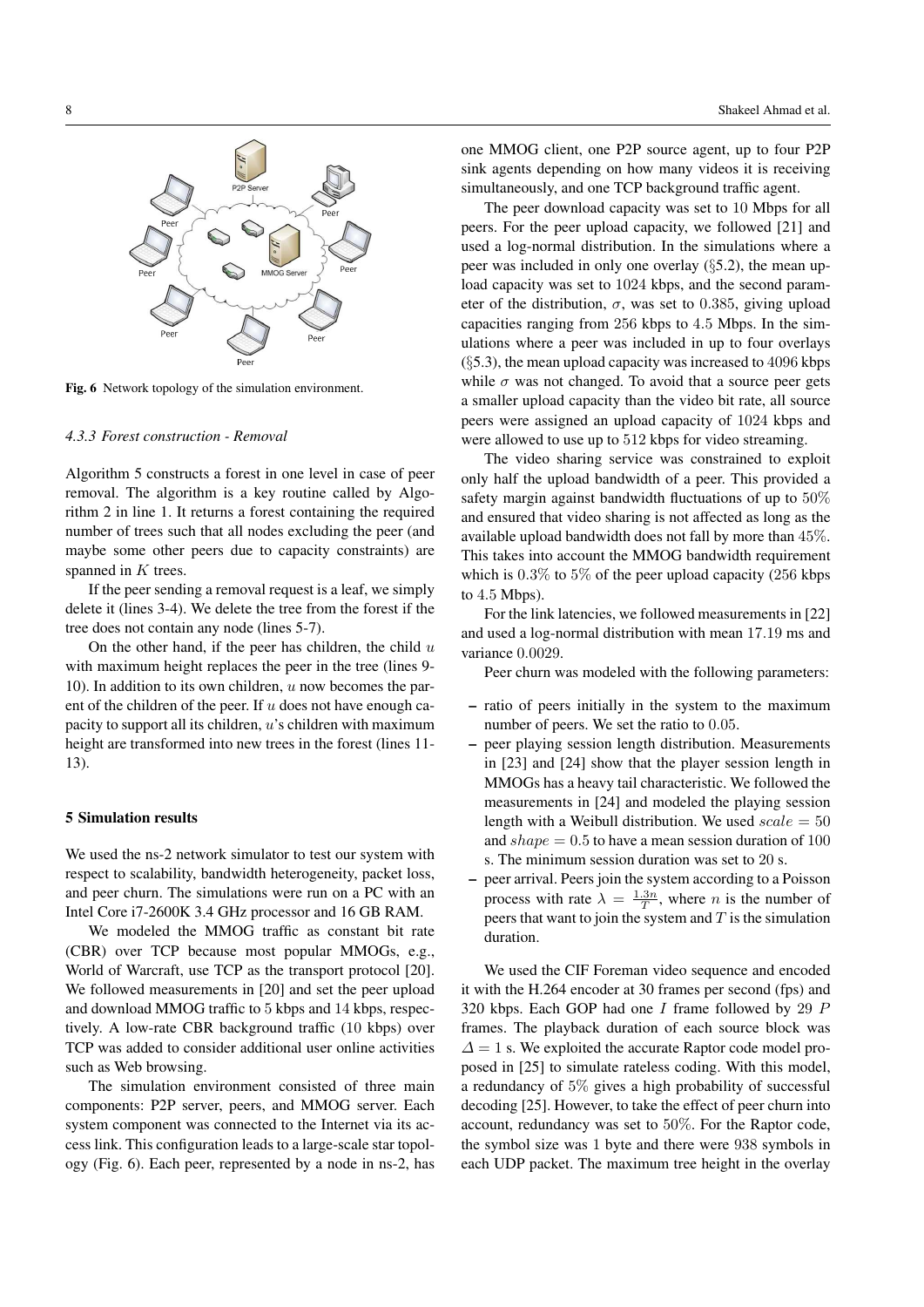

Fig. 7 Number of peers in the system as a function of time. The number of peers changes according to a churn model determined by the ratio of peers initially in the system (0.05), the playing length distribution (Weibull model), and peer arrival (Poisson process). Three curves are shown, each of which corresponds to a different maximum number of peers (500, 1000, and 1500).



Fig. 8 Start-up delay vs. maximum number of peers. The error bars represent one standard deviation on each side of the average delay.

was  $H = 3$ . The maximum latency between two nodes in the overlay,  $l_{\text{max}}$ , was set to the maximum link latency of the log-normal distribution, and the maximum packet loss rate between two nodes,  $p_{\text{max}}$ , was set to the input packet loss rate.

#### 5.1 Metrics

To evaluate our system, we used the following metrics:

- **Start-up delay:** interval between the time a user joins a P2P system and the time it starts playing back the video.
- Playback lag: difference between the playback time of the source peer and that of the receiving peer.
- Rejection rate: probability that a user is rejected when it tries to join the system.
- Continuity index [26]: ratio of the number of source blocks that were available at their due playback time to the number of source blocks that should have been



Fig. 9 Playback lag vs. maximum number of peers. The error bars represent one standard deviation on each side of the average playback lag

played back by that time. This is a measure of in-time delivery of video content.

– PSNR: measure of the objective quality of the reconstructed video with respect to the original one. For an original video frame  $f_1$  and a reconstructed one  $f_2$ , each containing  $N \times N$  pixels with values in  $\{0, \ldots, 255\},\$ the PSNR is computed as

$$
PSNR(f_1, f_2) = 10 \log_{10} \left[ \frac{255^2 \times N^2}{\sum_{i=1}^N \sum_{j=1}^N (f_1^{i,j} - f_2^{i,j})^2} \right]
$$

where  $f_1^{i,j}$  and  $f_2^{i,j}$  are the pixel values at row i and column  $j$  in the original and reconstructed frame, respectively.

- Average upload and download bandwidth.
- Delay penalty: percentage increase in the round trip time (from a gamer's machine to the MMOG server) caused by video streaming.
- Bandwidth penalty: percentage reduction in the available bandwidth for MMOG traffic caused by video streaming.

The delay and bandwidth penalties are used to measure whether video streaming affects the gaming experience.

# 5.2 Single Overlay

In the first experiment, we used a single video source and studied the scalability of the system with respect to the maximum number of peers in the overlay (from 100 to 1500, with an increment of 100). For each value of the maximum number of peers, we repeated the simulations 50 times as this number was sufficient to obtain stable results. The simulations were run independently, with a duration of 500 s each.

Fig. 7 shows the average number of active peers as a function of time for three selected values of the maximum number of peers (500, 1000, 1500).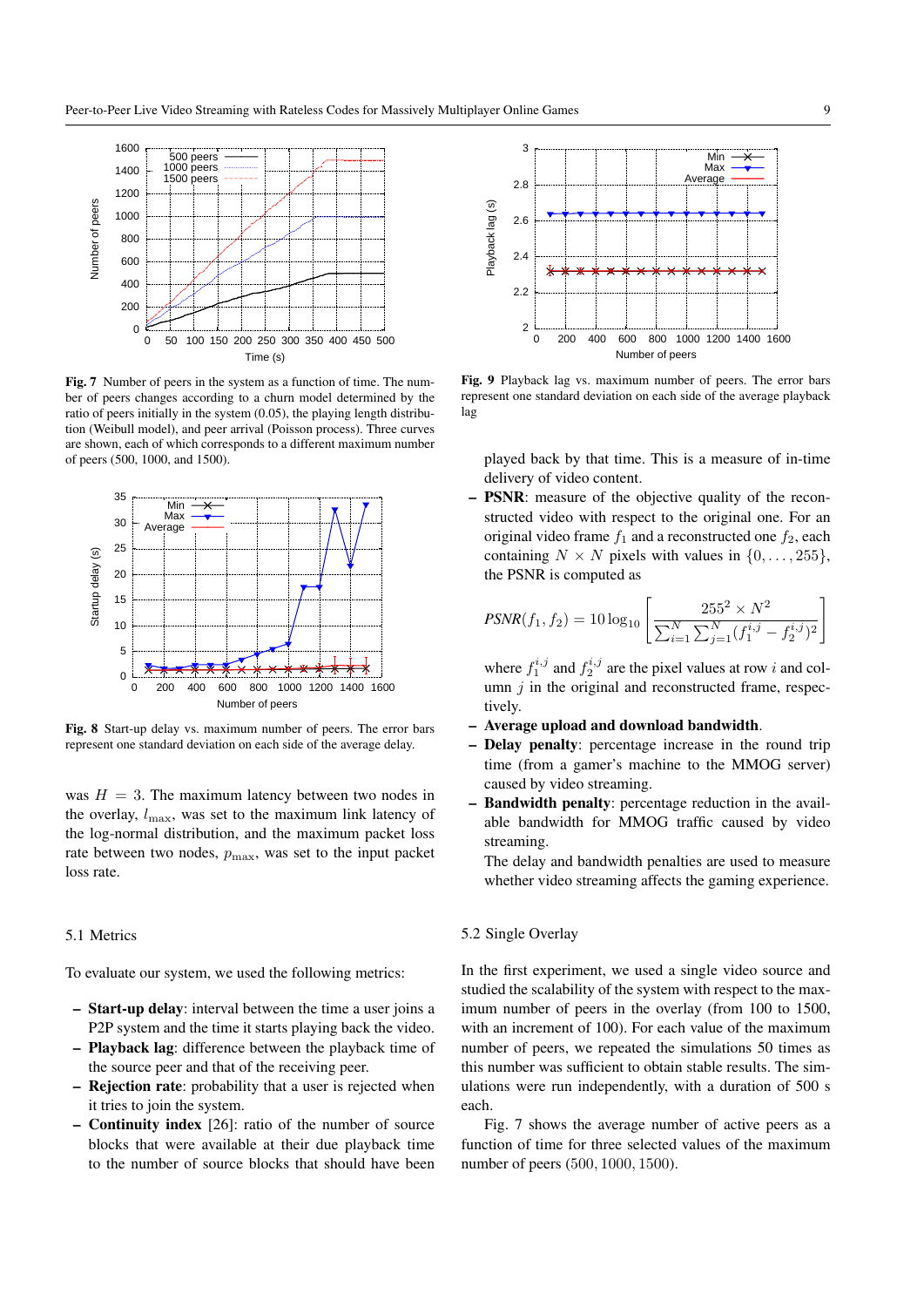

Fig. 10 Rejection rate vs. maximum number of peers. The error bars represent one standard deviation on each side of the average rejection rate.



Fig. 11 Continuity index vs. maximum number of peers. The error bars represent one standard deviation on each side of the average continuity index.

Fig. 8 and Fig. 9 show the start-up delay and playback lag, respectively, for each value of the maximum number of peers. Most of the peers experienced a start-up delay of less than 2 s and a playback lag of less than 2.4 s. Moreover, the average values were very close to the minimum values. In very rare cases, the start-up delay was high. This happened when, repeatedly, sending peers left the overlay before the receiving peer decoded the first source block successfully.

Fig. 10 shows the rejection rate. A peer requesting to view the video could be rejected by the P2P Server if its inclusion causes under-provisioning, i.e., the total required download bandwidth becomes higher than the total upload capacity. When the maximum number of peers was increased, the probability of finding peers to upload the video to a new peer increased and the rejection rate decreased.

Fig. 11 shows that the average continuity index of peers was very close to 1. Fig. 12 shows that the average received PSNR remained close to the average PSNR of the transmitted video (35.07 dB). Note that a few peers had a PSNR above 35.07 dB. This is because a peer can be active for only a few seconds and receive that part of the video that has higher PSNR than the average. The rare cases of peers



Fig. 12 PSNR vs. maximum number of peers. The error bars represent one standard deviation on each side of the average PSNR.



Fig. 13 Average used bandwidth vs. maximum number of peers.



Fig. 14 Control information vs. maximum number of peers.

with poor PSNR were due to peer churn (peers present in the P2P system only when the video PSNR was low or peers receiving video from peers that left and were replaced by peers that left immediately).

Fig. 13 shows the average used upload and download bandwidth for video sharing. The average used upload bandwidth was slightly lower than the average used download bandwidth because the source peer is contributing its upload bandwidth which reduces the burden on peers. The differ-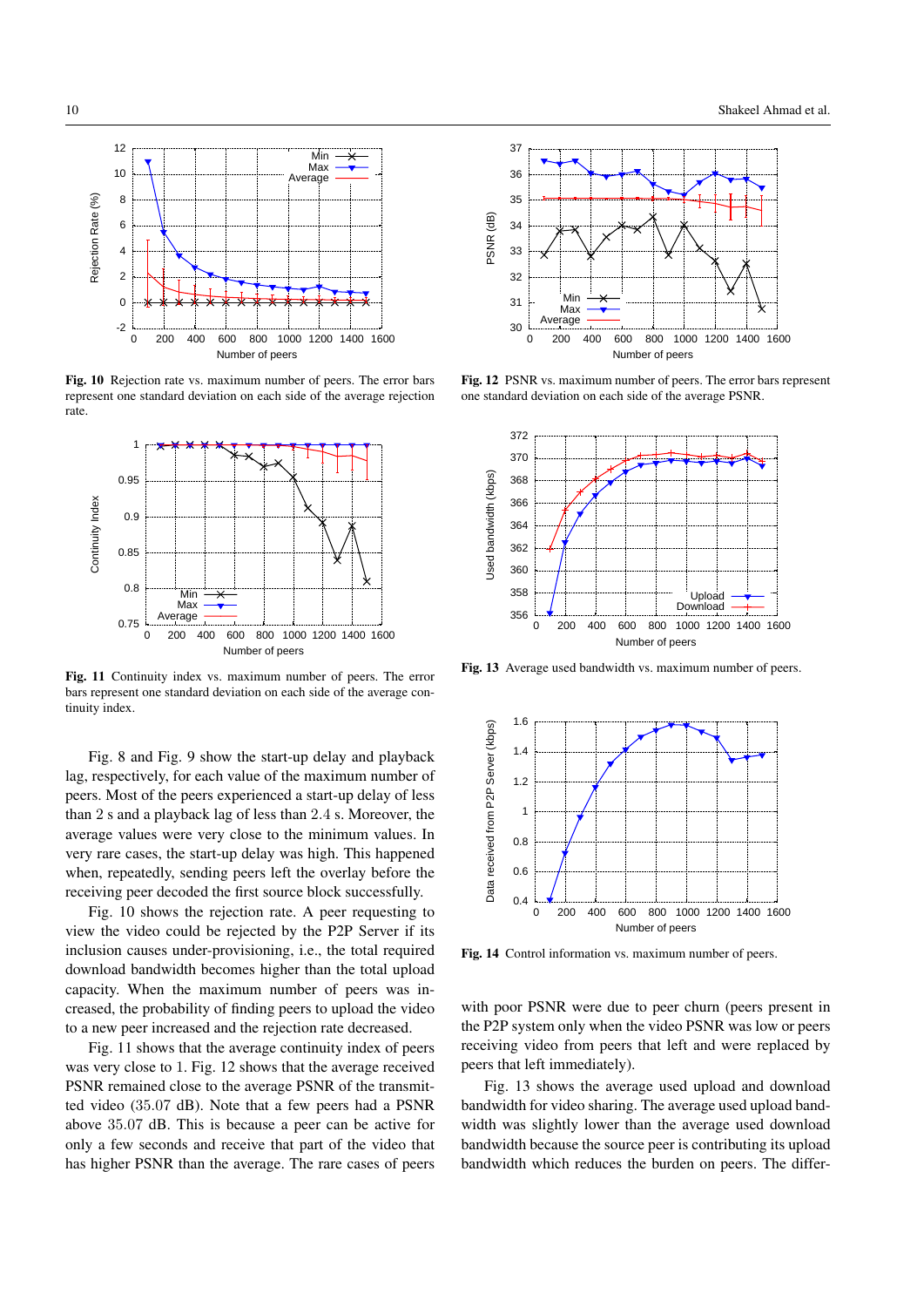

Fig. 15 Delay penalty vs. maximum number of peers. The error bars represent one standard deviation on each side of the average delay penalty.



Fig. 16 Bandwidth penalty vs. maximum number of peers. The error bars represent one standard deviation on each side of the average bandwidth penalty.

ence between the average used upload and download bandwidth is larger when the number of peers is small.

Whenever a peer leaves or joins, the P2P server sends overlay update messages to the affected peers. As shown in Fig. 14, this overhead was negligible compared to the video bit rate. By increasing the maximum number of peers, the average degree of the overlay (i.e., the average number of peers associated to a peer) increased and therefore the overhead also increased. However, beyond a certain threshold (900 in this experiment), the average degree saturated as new peers were placed in lower levels. By further increasing the number of peers, the overhead decreased because of the increase in the number of leaves.

Fig. 15 and Fig. 16 show that the P2P traffic had a negligible effect on the MMOG operation: the average response time from the MMOG server increased by only 0.04% and the average bandwidth available to the MMOG was not reduced.

We now evaluate the effect of packet loss on the received video quality. The maximum number of peers was 800. To simulate packet loss, we used an independent and identically



Fig. 17 Startup delay vs. packet loss rate. The error bars represent one standard deviation on each side of the average start-up delay.



Fig. 18 Playback lag vs. packet loss rate. The error bars represent one standard deviation on each side of the average playback lag.



Fig. 19 PSNR vs. packet loss rate. The error bars represent one standard deviation on each side of the average PSNR.

distributed (iid) packet loss model where packets are lost with a given packet loss probability in the physical links. Fig. 17 and 18 show that the average start-up delay and playback lag increased slightly when the packet loss rate was increased. This is because a peer has to wait slightly longer before it receives enough packets for successful decoding.

Fig. 19 shows that the average PSNR of the system stayed almost constant for packet loss rates below 4%. This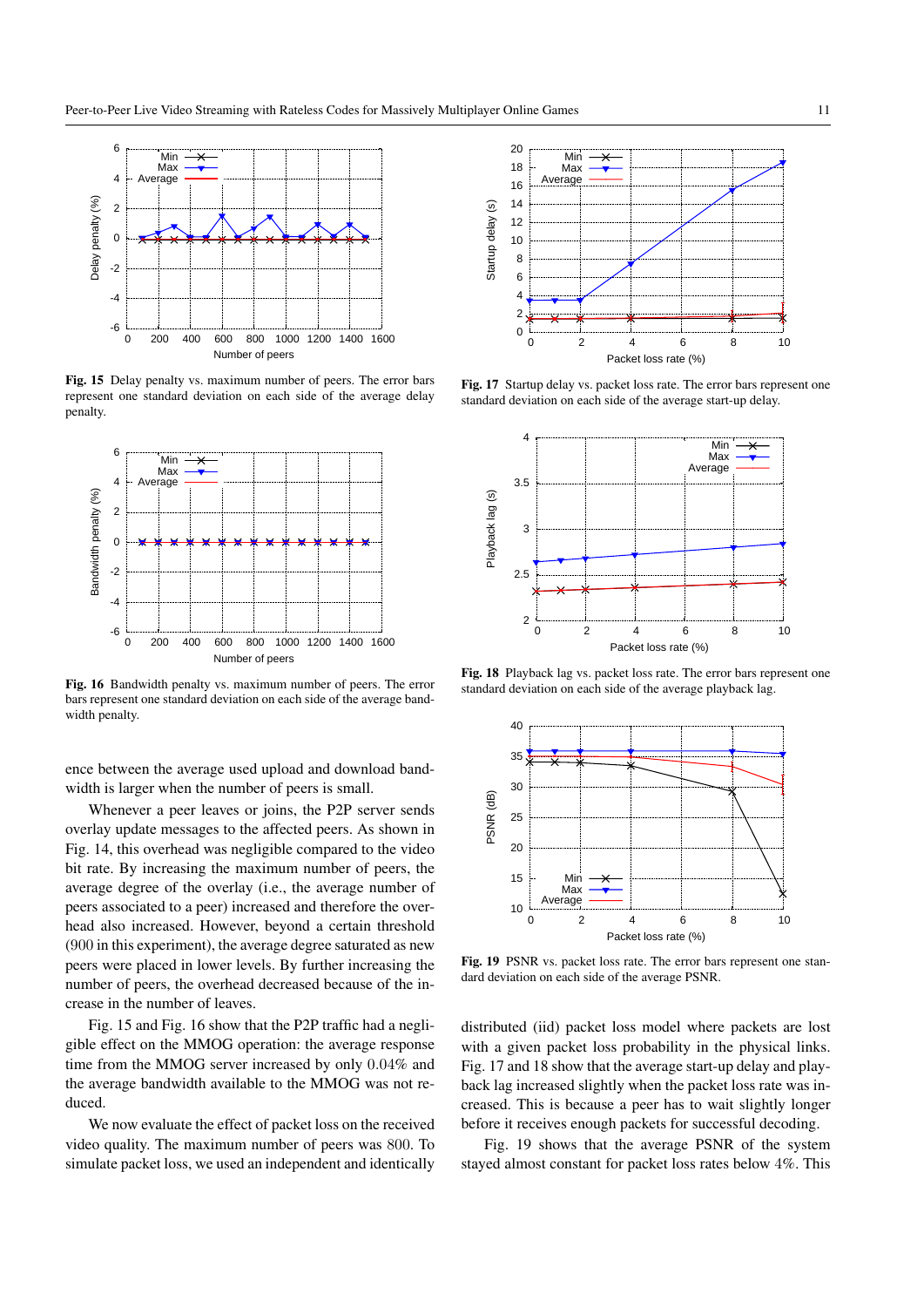

Fig. 20 Average used bandwidth vs. packet loss rate.



Fig. 21 Startup delay vs. number of video sources. The error bars represent one standard deviation on each side of the average startup delay.

was because the rateless code was able to recover almost all losses. However, the PSNR dropped significantly beyond that value because the redundancy used for the rateless code is not enough to cope with such a high packet loss rate. Note that due to the existence of multiple hops between the source and the receiver, the end to end packet loss rate may be much higher than the physical link loss rate.

At 0% loss rate, both the average used upload and download bandwidths are approximately the same. As the packet loss rate increased, peers received fewer packets and hence forwarded fewer packets as well, which resulted in a decrease in the used upload and download bandwidth (Fig. 20).

# 5.3 Multiple Overlays

This experiment was designed to study the scalability of the system with respect to the number of live videos. The maximum number of users was 500 and the number of video sources was varied. Each user was allowed to watch up to four videos such that the number of peers watching a particular video follows a Zipf distribution. When a peer participated in more than one P2P overlay, its resource was equally allocated among the overlays.



Fig. 22 Playback lag vs. number of video sources. The error bars represent one standard deviation on each side of the average playback lag.



Fig. 23 Rejection rate vs. number of video sources. The error bars represent one standard deviation on each side of the average rejection rate.

Fig. 21 and 22 show that the average start-up delay and playback lag remained almost stable with increasing number of sources.

Fig. 23 shows that the rejection rate did not change significantly by increasing the number of sources.

The average PSNR remained constant and close to the maximum PSNR when the number of sources was increased (Fig. 24). Moreover, more than 99.27% of peers had a PSNR higher than 34.6 dB, and more than 92.74% of peers had a PSNR higher than 35 dB.

Fig. 25 shows the average used upload and download bandwidth as a function of the number of sources. Since a source adds its upload capacity to the overlay without consuming the download capacity, increasing the number of sources reduces the upload contribution requirement on peers. This explains why the average used upload bandwidth was lower than the average used download bandwidth and the difference between them increased when the number of sources was increased. Similarly, when the number of sources was increased, the average overlay population (i.e., the number of peers per overlay) became smaller. In a smaller overlay, a peer depends on relatively fewer send-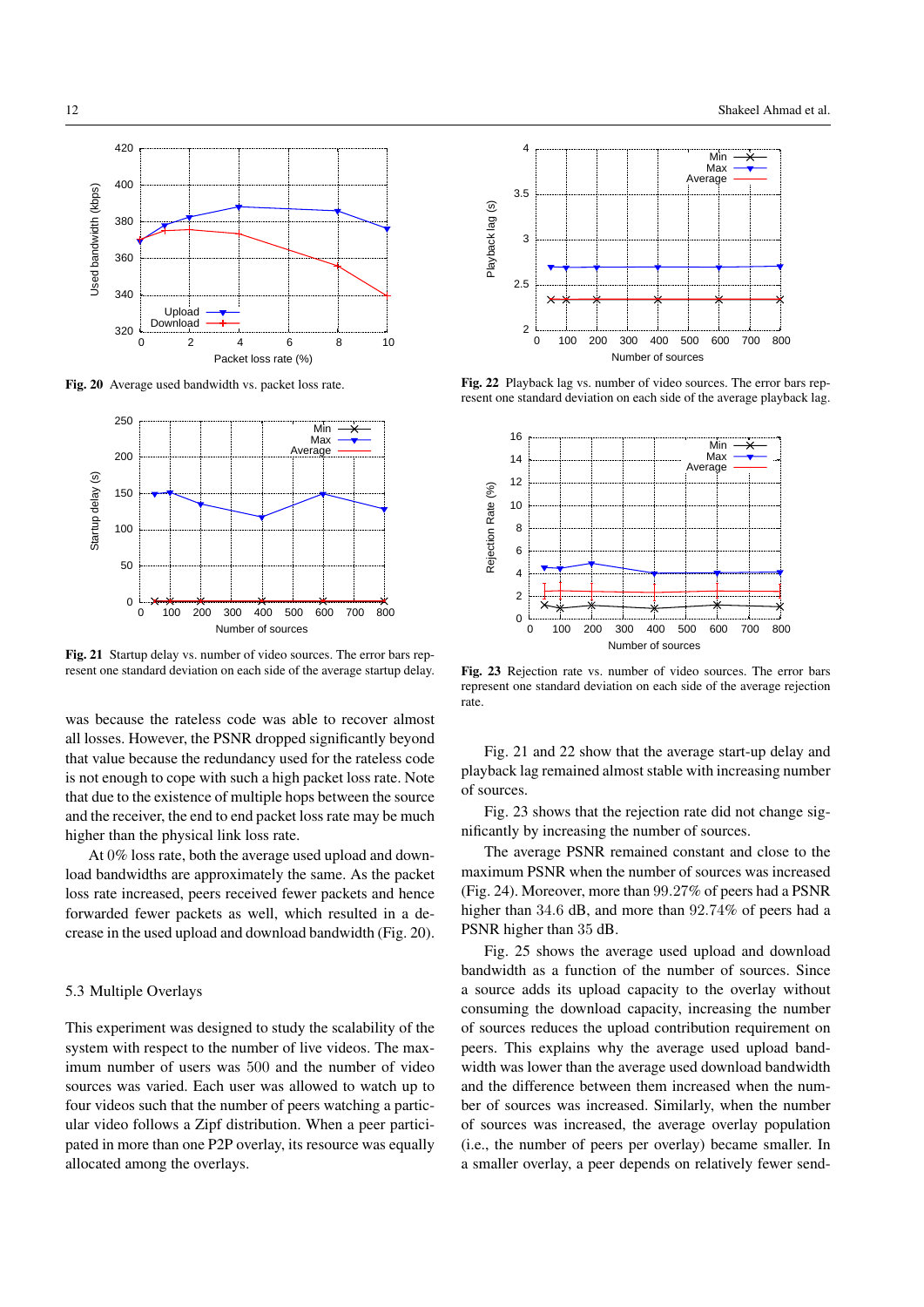

Fig. 24 PSNR vs. number of video sources. The error bars represent one standard deviation on each side of the average PSNR.



Fig. 25 Average used bandwidth vs. number of video sources.

ing peers, thus peer churn may reduce the number of packets received by a peer. This explains the slight decrease in the average download bandwidth. However, peers can still get maximum PSNR because of redundancy. When a peer receives fewer packets, it forwards fewer packets as well, which reduces the average used upload bandwidth.

# 6 Online tests

This section presents the results of online testing. Video from *The Missing Ink* MMOG [27] was captured in real time and encoded at a constant bit rate of 128 kbps. A frame rate of 25 fps and a resolution of 320x240 were used. Before a test, each user synchronized its PC clock with an Internet time server. This was necessary to measure the playback lag. The default upload and download bandwidths were set to 900 kbps and 1800 kbps, respectively. Users were asked to estimate their upload and download bandwidths with the *SpeedTest* tool [28]. If the measured upload bandwidth (respectively download bandwidth) was smaller than 1100 kbps (respectively 2000 kbps), the default value was replaced by the measured value minus 200 kbps (to cater for the MMOG and other background traffic).

| Average | Minimum | Maximum |
|---------|---------|---------|
| 28.63   | 18.17   | 34.85   |
| 1.92    | 0.87    | 3.42    |
| 0.991   | 0.972   |         |
|         |         |         |

#### Table 2 Results from Second Online Test.

| Metric             | Average | Minimum | Maximum |
|--------------------|---------|---------|---------|
| Start-up delay (s) | 34.45   | 11.404  | 81.21   |
| Playback lag (s)   | 3.265   | 0.97    | 5.51    |
| Continuity Index   | 0.88    | 0.41    |         |

When a user joined a session, the P2P Client process created log files for start-up delay, playback lag and continuity index. Each log file was uniquely identifiable by the user name and video ID. At the end of the session, each tester uploaded the generated log files to an FTP server. Then a program was run to process all log files and provide the average, minimum and maximum values of all metrics. Nine users participated in the first test: three were located in Leicester (UK), two in Patras (Greece), three in Petah-Tikva (Israel), and one in Tel Aviv (Israel). Each user advertised its video between 15 to 25 min. At the same time, and in successive slots, this user selected an advertised video and watched it for at least 5 min. Table 1 shows the results of the measurements.

The start-up delay was higher than that of the ns-2 simulations. This is due to the time needed for Network Address Translation (NAT) traversal. The NAT traversal module used in our implementation took between 10 to 20 s to establish a single connection. Moreover, when a peer needed to communicate with multiple peers, the NAT module established the connections successively, aggregating the delay. The playback lag was small. Its fluctuation is due to the variation in the network propagation delay, forwarding delay, as well as lack of precision in the synchronization with the Internet time server. The average continuity index was 0.991, meaning that on average a user failed to decode fewer than 1% of the source blocks.

In a second test, a similar procedure was followed with the difference that each user was allowed to watch up to three videos simultaneously. Eight users participated in the test. Four were located in Leicester (UK), one in London (UK), and three in Patras (Greece). Each user advertised its video for 30 min. Each user watched simultaneously up to three videos selected randomly. Each of the selected videos was watched for at least 5 min before switching to another video. The results are summarized in Table 2.

Because in this test a peer watched up to three videos simultaneously, more connections needed to be established between this peer and the other peers. Since the NAT traversal module establishes connections one by one, the start-up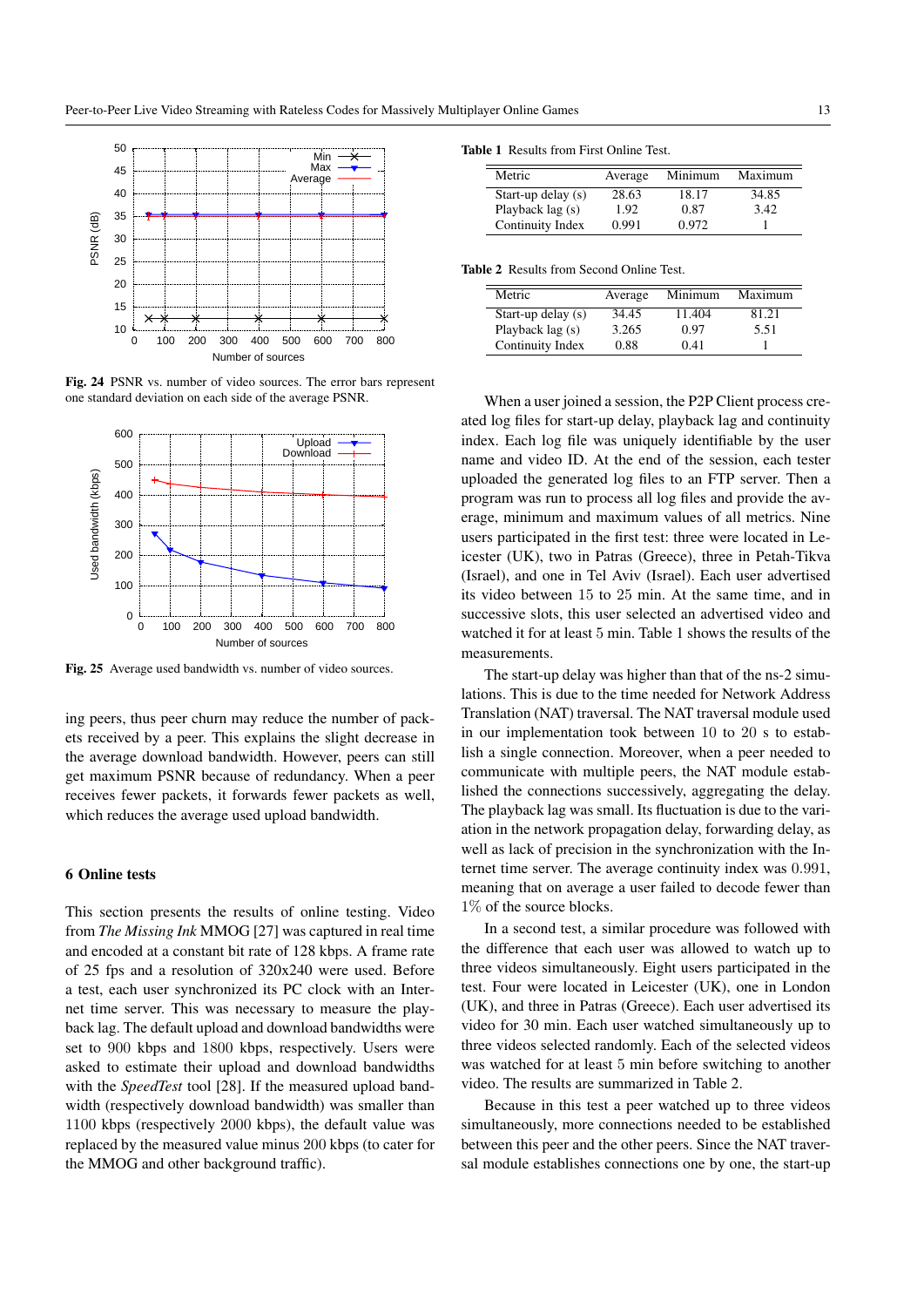|                    | Playback            | Start-up          | Experimental            | <b>NAT</b>     |
|--------------------|---------------------|-------------------|-------------------------|----------------|
|                    | lag(s)              | delay(s)          | Setup                   | Traversal      |
| <b>TVS</b> [12]    | -                   | $25$ (avg)        | PlanetLab               | N <sub>0</sub> |
| PPLive [29]        | $150$ (max)         | 20 to 120         | <b>Internet</b>         | Yes            |
| Coolstreaming [26] |                     | 21 to 25          | Trace driven simulation | Weak support   |
| Anysee [30]        | $20 \text{ to } 30$ | 20                | Trace driven simulation | N <sub>0</sub> |
| $SopCast$ [30]     | $60$ (avg)          | 60 to 300         | PlanetLab               | ۰              |
| CLive $[31]$       | $25 \text{ (avg)}$  |                   | Simulation              | N <sub>0</sub> |
| NAPA-WINE [32]     | $6 \text{ (min)}$   | $\qquad \qquad -$ | Controlled Lab Network  | N <sub>0</sub> |
| VUD [33]           | 5 to 20             | 5 to 18           | Simulation (PlanetLab)  | No             |
| <b>MATIN</b> [34]  | 6 to 10             | 10                | $OMNET++$               | N <sub>0</sub> |
| Transit [35]       |                     | 5 to 50           | Trace driven simulation | N <sub>0</sub> |
|                    |                     |                   |                         |                |

Table 3 Performance of Popular P2P Systems.

delay increased. The slower NAT traversal process also explains why the continuity index decreased.

A comparison between the performance of our P2P live streaming system with that of state of the art systems is not straightforward. This is because an implementation of those systems is not readily available to allow testing under identical conditions. Therefore, our comparison is based on performance measurements reported in the literature. Table 3 shows statistics on start-up delay and playback lag for popular P2P live streaming systems. Although this comparison is not done under identical conditions, it provides useful information.

Previous systems have a higher playback lag because they use a pull-based overlay construction mechanism. Peers store segments (of up to a few minutes of video) in their buffer. These segments may be fetched by other peers minutes after they were stored. In contrast, our system is pushbased with peers sending packets on trees as soon as they receive them.

The start-up delay is mainly due to two factors: (1) overlay construction, i.e., time spent in finding a suitable set of sending peers and (2) NAT traversal. When a peer joins our system, the P2P server updates the overlay and informs all relevant peers who start using the new overlay within one second. This helps reducing the start-up delay. In other systems, usually a joining peer contacts peers chosen randomly from a list of peers to request video segments. The effect of NAT traversal can be seen in Table 3 by observing that the start-up delay of systems not supporting NAT traversal is much lower than that of systems supporting it. Our system supports full NAT traversal and still achieves a competitive start-up delay.

# 7 Conclusion

We presented a multi-overlay multi-level hybrid P2P live video streaming system for MMOGs. The system uses multiple trees and rateless codes to stream screen-captured video of the game. A P2P server is responsible for the overlay construction and dynamically adapts trees to peer arrival and departure. The main problem addressed by the paper is how to construct trees such that the transmission rate at the source is minimized, the number of served peers is maximized, and all peers receive enough encoded symbols to decode the video on time. We proposed algorithms to dynamically build such trees and provided extensive experimental results with the ns-2 network simulator to study the performance of our system with respect to scalability, bandwidth heterogeneity, packet loss, and peer churn. The results showed that the system has a small start-up delay, short playback lag, low rejection rate, and provides high video quality to most peers. We also presented results from real measurements over the Internet, which confirmed that our system is competitive compared to existing state of the art systems.

In the remainder of this section, we highlight challenges for future work.

Our implementation relies on an LT code [7] for channel coding. The performance can be improved by replacing this code with RaptorQ [36], a rateless code with better coding efficiency than LT codes.

A peer which does not contribute the upload bandwidth requested by the P2P server can affect the Quality of Experience (QoE) of other peers. This may happen if the peer advertises an upload capacity that is higher than the actual one or the ISP limits the upload bandwidth. To deal with this situation, the P2P client could send periodic reports to the P2P server. These reports should contain the packet delivery status from different senders and enable the P2P server to infer the actual contribution of each peer.

The system asks users to measure the available bandwidth and report it to the P2P server. A wrong estimation of bandwidth may lead to inefficient overlay construction. This issue could be addressed by implementing a mechanism to